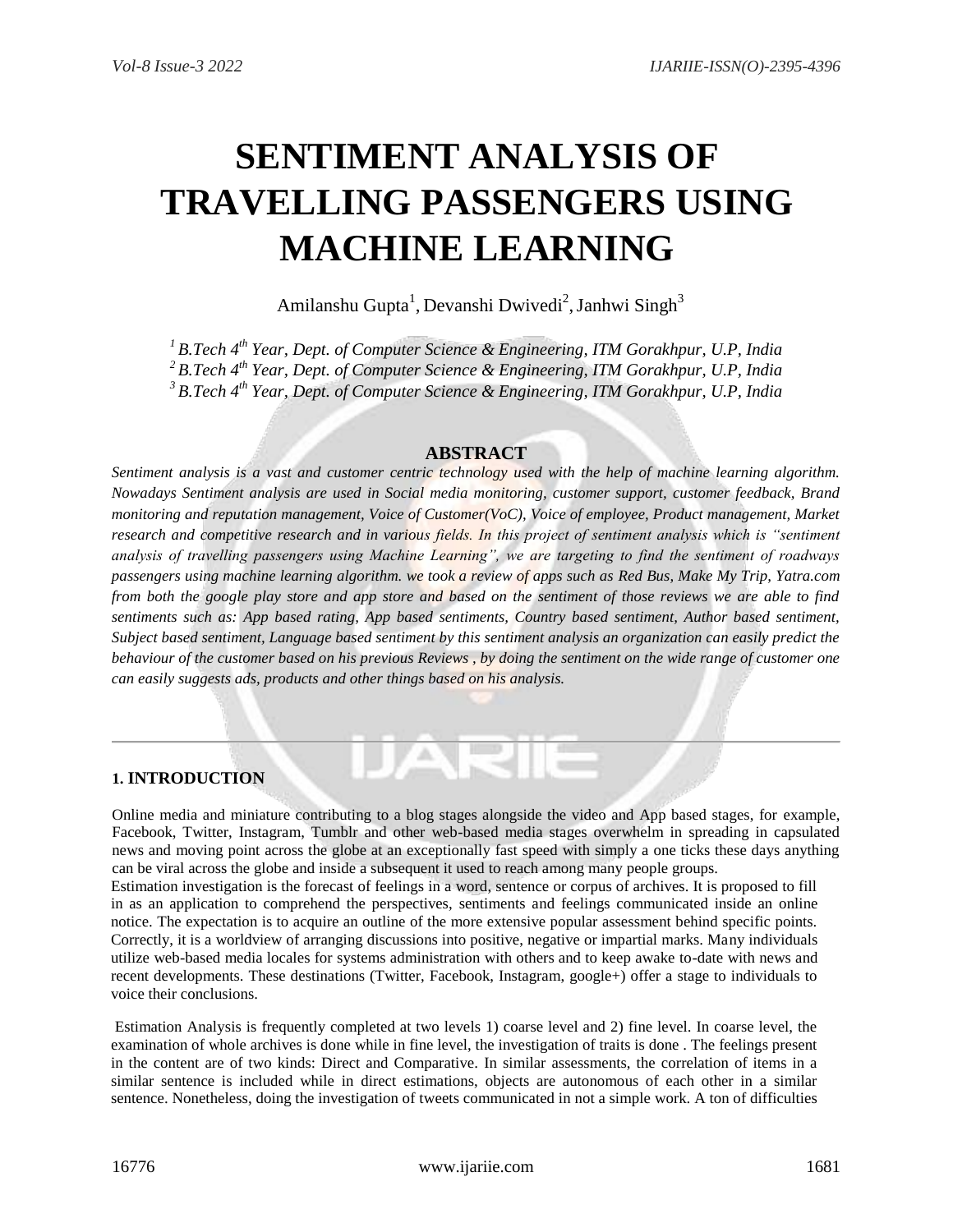are engaged with terms of resonance, extremity, vocabulary and punctuation of the tweets. They will in general be profoundly unstructured and non-linguistic. It gets hard to decipher their significance. In addition, broad use of slang words, abbreviations and out of jargon words are very normal while tweeting on the web. The classification of such words per extremity gets intense for regular processors included. This venture utilizes Apache Spark's quick handling capacities to investigate opinion from such high speed ongoing tweets.

# **2. LITERATURE REVIEW**

Wusheng Liu,1 Qian Tan, 2 and Wei Wu3 In this research paper author wants to tell the early warning of seat availability, time duration to reach the destination etc. the author had done the search very seamlessly and this research is currently implemented in various companies such as MakeMyTrip, RedBus etc.

Nur Khaleeda Othman , Masnida Hussin, Raja Azlina Raja Mahmood The significance of customer engagement in business operation becomes a new perspective in organization prospect.

The authors in (Windasari et al., 2017) had conducted the sentiment analysis on GoJekby using Twitter dataset and analyzed it using Support Vector Machine (SVM) method. In their research, it reveals that on average 86% in year 2000 most of comments is in Indonesian language. The author has to come up with the English language as well as it has been read by many people in the world.

S. Thirumurugan Halim, Zahid, presented a study on the existing approaches for the detection of unsafe driving patterns of a vehicle used to predict accidents. AI techniques are surveyed for the detection of unsafe driving style and crash prediction. A number of statistical methods which are used to predict the accidents by using different vehicle and driving features are also covered in this paper. The approaches studied in this paper are compared in terms of datasets and prediction performance.

## **3. MATERIAL AND METHODS**

## **3.1 Data Pre-processing:-**

In any Machine Learning measure, Data pre-processing is that progression where information gets changed or encoded. To carry it to such an express that now the machine can undoubtedly parse it. At the end of the day, the highlights of information would now be able to be effectively deciphered by the calculation .

## **3.2 Features of Machine Learning:-**

A dataset can be seen as an assortment of information objects, which are regularly additionally called as a record, focuses, vectors, designs, occasions, cases, test, perceptions or substances. Information objects are depicted by various highlights that catches the essential qualities of an item, like the mass of actual articles or at the time at which the occasion happened.

#### **3.3 Data Quality Assessment:-**

Because information is frequently taken from various sources which are typically not very solid and that too in various arrangements, the greater part within recent memory devoured in managing information quality issues when chipping away at an AI issue. It is basically unreasonable to expect that the information will be awesome. There might be issues because of human mistake, limits of estimating gadgets, or defects in the information assortment measure. We should go over a couple of them and techniques to manage them.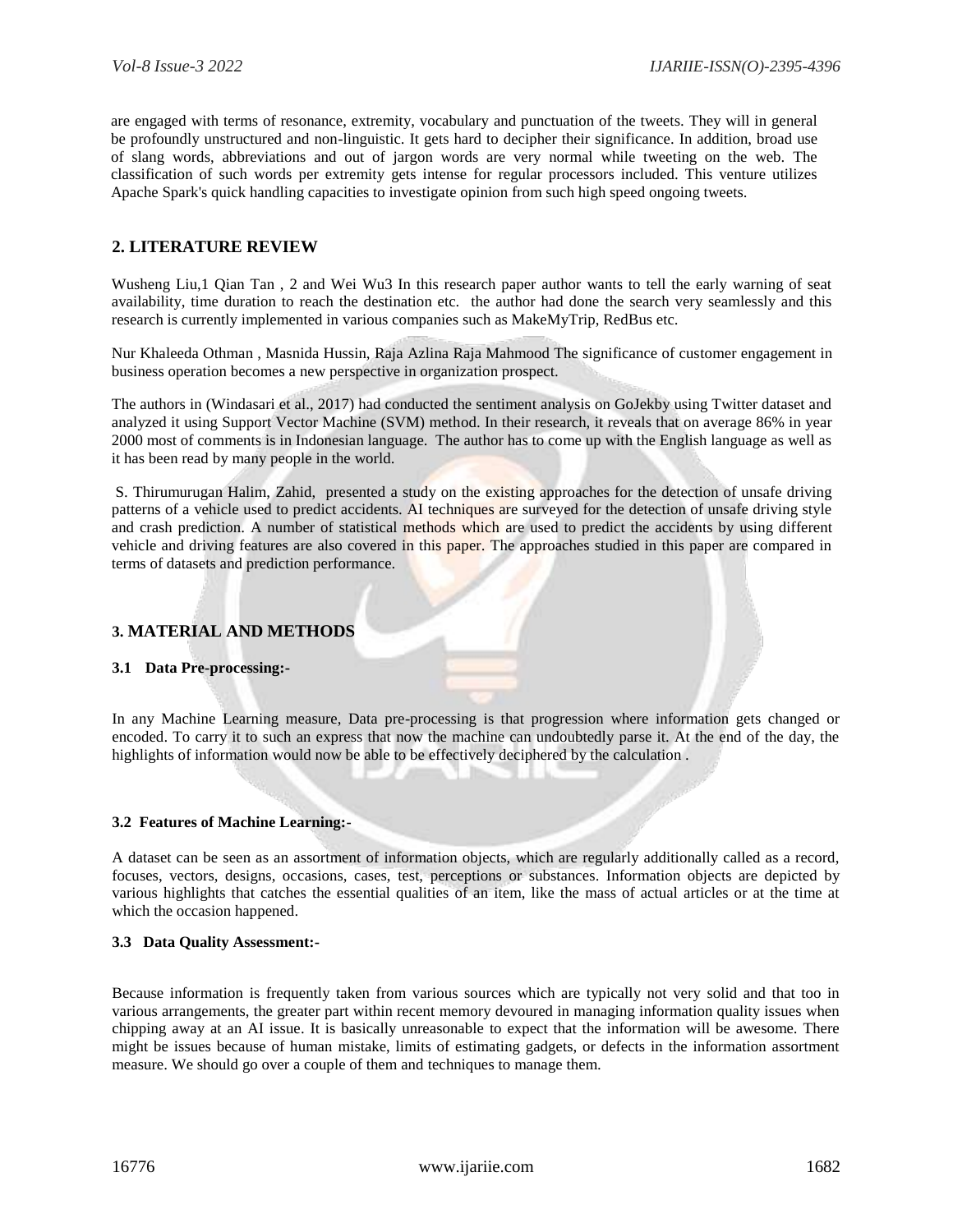#### **3.4 Pre-processing Tasks:-**

- **Casing**: We will be converting all the letters in upper case or lower case.
- **Noise Removal**: Here we will be eliminating unwanted characters such as HTML tags, Punctuation marks, special characters etc.
- **Tokenization**: Here we will convert all the tweets into tokens. All the tokens will be in words that are separated in the text have.
- **Stop word Removal**: Some of the words that are actually doesn't make sense or don't contribute much to the machine learning model.
- **Text Normalization** (Stemming & Lemmatization)

# **4. METHODOLOGY**

We have used the App reviews which is taken from Google play store and App Store. Data of Make My Trip, Red Bus, Yatra.com, Firstly downloaded data from App Bot, after downloading the data we have preprocessed the data using NumPy, Pandas, Matplotlib, Seaborn. After preprocessing the data, we have changed categorical values to the numerical one's and applied statistics mode on the preprocessed dataset. After doing the preprocessing task, Feature selection has been done, Feature selection is the process of reducing the number of input variables when developing a predictive model. After doing the feature selection vector representation takes place where vectors are used to represent numeric characteristics, called features, of an object in a mathematical and easily analyzable way. After doing the vector representation sentiment classification takes place where labelling of the dataset has been done in which it is classified as Positive, Negative and Neutral. In the sentiment classification we got a positive and the negative opinion based on the sentiment we have with the particular dataset. After sentiment classification, Sentiment summarization takes place in which we have summarized all the positive, negative and neutral at one place in which later on recommended the sentiments of the roadways passengers which is rating based sentiment, country-based sentiment, subject based sentiment, author-based sentiment, device-based sentiment, version-based sentiment etc.



Fig 1: Flowchart of Proposed Model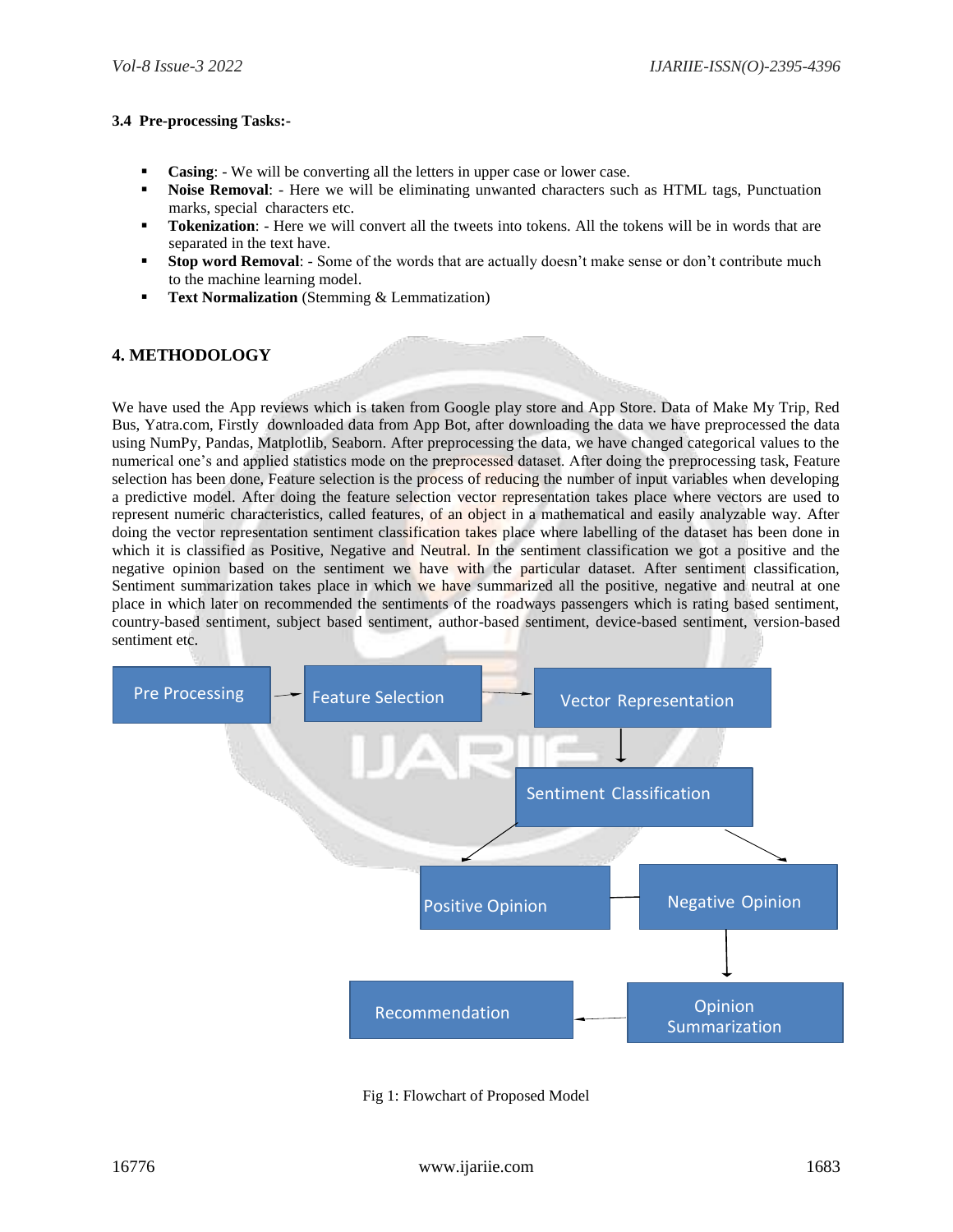The implementation part of the project are as follows: -

- 1.Load in and visualize the data: Firstly, I have downloaded a data from App Bot which is a raw data. I took three Apps reviews for the analysis of roadways passengers They are as follows Red Bus, Make My Trip and Yatra.com .
- 2.Data Processing: In data processing the raw data is processed on the jupyter notebook.
- 3.Data Imputation and Manipulation
- 4.Conversion of Categorical Data to mode values
- 5.Categorical values converted to Numerical Values

## **5..EXPERIMENTAL RESULTS**

I have successfully done the sentiment analysis on the roadways passengers based in the App reviews here are the desired results based on the sentiments.

**Rating Based Sentiment: -**



#### Fig 2: Rating based sentiment

## **6. CONCLUSIONS**

Sentiment Analysis of travelling passengers using Machine Learning has been created with the goal to check the emotions of travelling passengers while they travel in a roadways. This sentiment can be helpful for the companies to know there customers much better so that they can further make their system customer oriented based on their